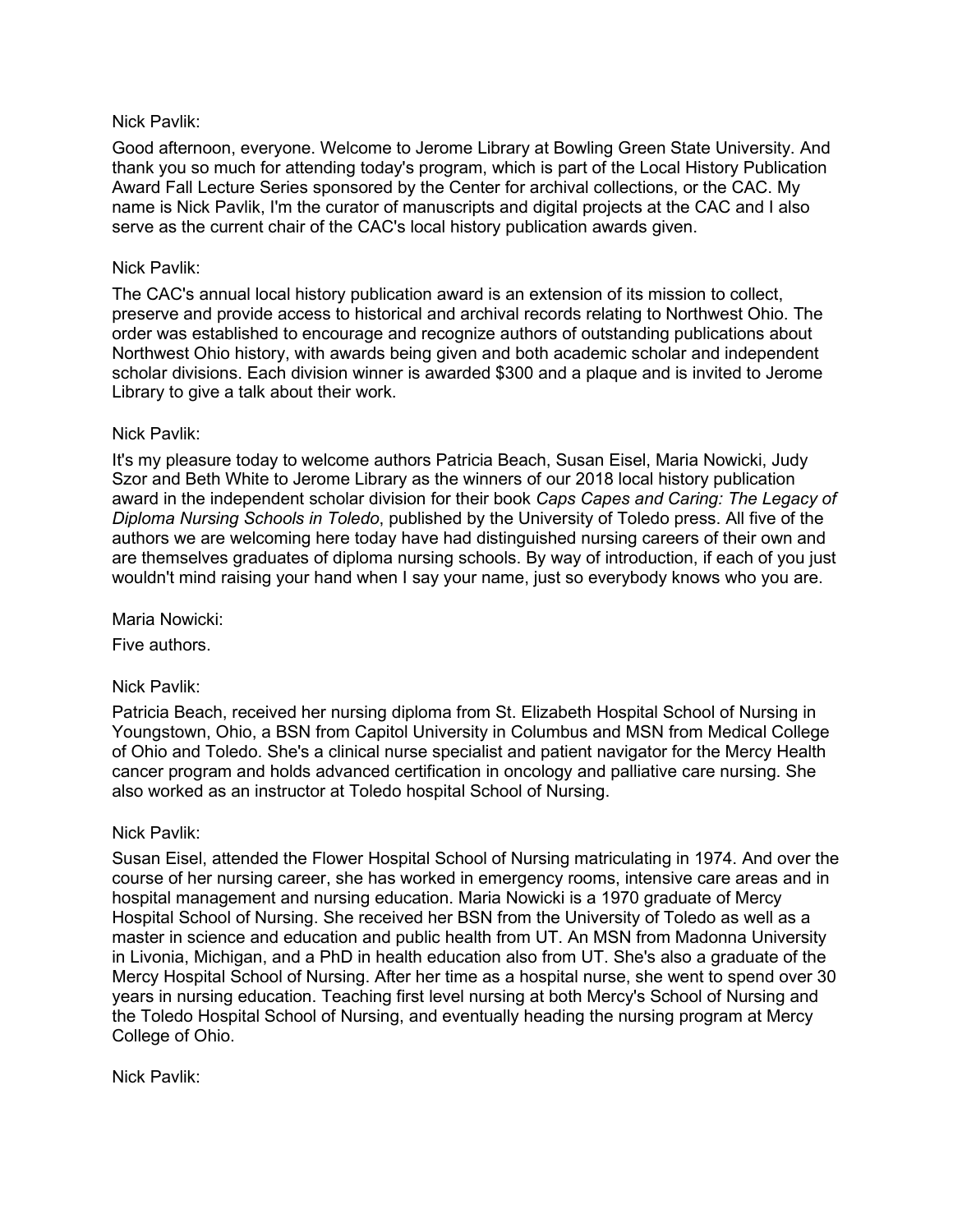Judy Szor, attended the Toledo Hospital School of Nursing and worked in head nurse positions at the Toledo hospital before joining the faculty of the Toledo hospital School of Nursing in 1971. Following the closure of the Toledo hospital school in 1988, she continued working at Toledo hospital, leading the first nurse residency orientation program for new graduates serving as the hospital's HIV/AIDS resource and serving as wound ostomy continence nurse. She then set up her own consulting business, healing wound and ostomy Services LLC in 2001, which she left in 2010. Though she continued to work part time in healing care at Flower Hospital's Hickman Cancer Center until retiring fully in 2015. Judy also has a BSN from the University of Michigan and MN from the University of Toledo and MSN from Medical College of Ohio.

## Nick Pavlik:

And finally, Beth White graduated from St. Vincent School of Nursing in 1973, and received a BSN from Madonna College in Bologna, Michigan, 1975 and MSN from Medical College of Virginia, Virginia Commonwealth University in 1981. Beth's career has spanned adult critical care to nursing care of children and perinatal nursing care. She has taught Nursing at Toledo area diploma ASN and BSN programs and as a certified pediatric clinical nurse specialist. And as a final note, the University of Toledo press's managing editor Yarko Kuk is here today and has brought copies of the book that are available to purchase if you would be so interested in purchasing them, which I hope you are. So after the program, please feel free to speak to Yarko about that. So without further ado, please join me in welcoming our authors to Jerome Library.

#### Maria Nowicki:

Thank you, Nick for the introductions. As you listen to the introductions, you probably heard one thing keep coming up Toledo Hospital School of Nursing. And that was how these five folks got together. And Patty, raise your hand again. Because Patty needs to take credit for this idea of this book and pitching it and without too much arm turning, getting us to all agree to go ahead and work on this project. Patty has a wonderful two daughters, but one daughter and her oldest Stacy, who we tried to talk into nursing as her original degree, but we couldn't quite get her there. Went to Ohio State, and got a degree in communications and then decided afterwards that perhaps she would go back to school. And she decided to go into one of the accelerated programs, BSN programs.

# Maria Nowicki:

And Patty and Stacy started exchanging ideas and exchanging thoughts about what was going on in nursing education and Stacy would tell her what was going on in her program and Patty would regale her with stories of life and diploma schools X number of years ago. And Stacy just couldn't quite believe what kind of went on there. You had to do what? Everybody went and took the same board in the same place with a paper and pencil? A computer you had to wait, how long we get your results? And all of those kinds of things. So Patty decided that wait a minute, the story needed to be told that we had a very important part of history that was going to be lost unless we started sitting down and telling the story.

#### Maria Nowicki:

And so, God love her, she invited us all to go to dinner. And it wasn't an unusual thing because the Toledo Hospital faculty had always been a close knit group. And it was not unusual for us to go out and have dinner or have a big party here and there. So we all sat down on Jan [Alexanders 00:07:19]. And she pitched it to us thinking that she might have one or two bite, and everybody bit. So we all decided that this would be a great project to work on. And all of us coming from different schools of nursing, we all had our own perspectives and our own stories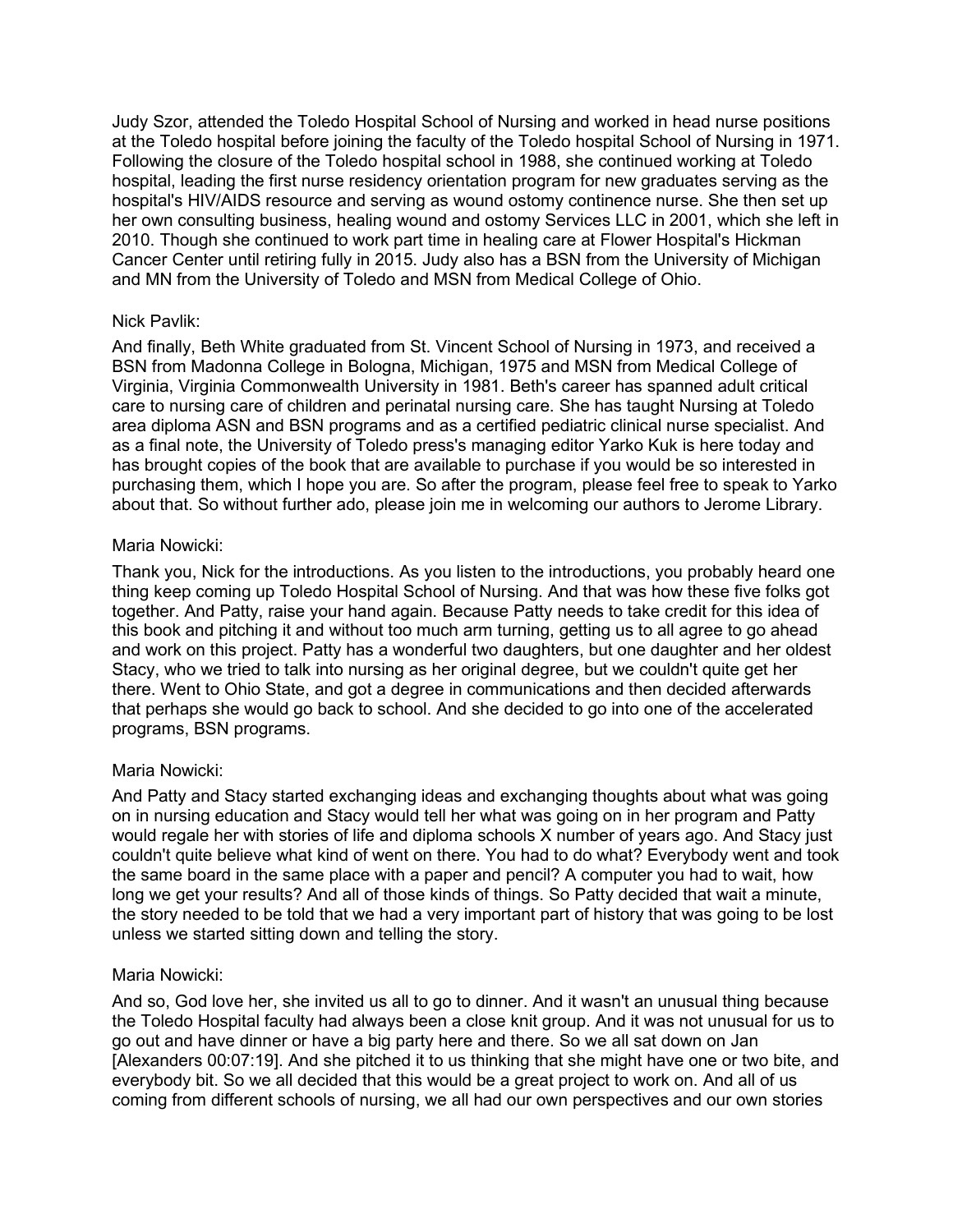and people to talk to, and archives to go ahead and wait into. So that's what we began doing, taking a look at things. So this is the culmination of that. Everybody wonders how you can get five people to work together and actually get something done and do a decent job with it. And thank you very much for the recognition of the history award, which kind of just as another feather in the cap saying, "Well, yeah, I guess you did do a decent job." So excuse my mopping with Kleenex is periodically.

## Maria Nowicki:

First thing I think everyone will agree, we definitely check egos at the door. Everybody read each other's material, reread it. We said, "Man, maybe you could say this a little better. How about you include this? Well, wait a minute that goes better in this part of the book, then it goes over here. That picture that you picked up might go better over here. Let's organize the picture this way, or let's do that." And everybody was very open. I don't think anybody dug their heels and say, "Now I want to do it my way or we're going to it this way or whatever." So it stands the test of time, how long... It's been a year and a half since the book was published, and we're still friends and we still go out together and all those kinds of things. So that's a good thing. So we're going to give you a little walk down memory lane, in terms of the schools of nursing.

#### Maria Nowicki:

Toledo is a little unusual in terms of how many schools of nursing there were. Because there were a lot bigger cities that didn't have quite as many as we had in Toledo. We found that through our history, things change in nursing, because nursing recognizes that something needs to be done, and nurses pick up and make it better and they give it a go. And that's who makes the changes and who gets things going. So the book is organized with some quotes from Florence Nightingale that we felt really spoke to what was happening in the chapters and what we're trying to convey. So things never happen or things never get better, unless someone in the profession decides to go ahead and get things change.

#### Maria Nowicki:

Diploma nursing education, it's something that we have a giggle over. Although we talk about the Toledo area. When I went into nursing school, I was a born and bred city girl. And I have to laugh because the first week in school, I never met so many people who lived on a farm in my life. So when we talk about this, we may talk about Toledo. But the people who came to school really were pulled in from all over Northwest Ohio. From a lot of the smaller towns and a lot of different backgrounds that I certainly hadn't had any experience with. So we saw people from all different areas. The different schools of nursing buildings, these are kind of the final buildings. When we speak about the dormitory buildings. There are a lot of other pictures that we came across that the dormitory and the School of Nursing buildings were very different depending on the location. There are a lot of pictures of old houses where the nurses lived. The Old West End especially, there are a lot of the big homes.

#### Maria Nowicki:

As we look through these, if you look at the very top picture in the your left hand corner, that's the Toledo Hospital School of Nursing. And we know that building's gone. Generational tower and a few other things are sitting on that right now. There is some of the paneling from the lounge in that area in one of the conference rooms in there. Over next to that is D'Youville Hall, which was the St Vincent's School of Nursing. That's also gone right now. That was renovation of the ER area, so that's new. Next to that was the Flower Hospital School of Nursing, and that was the last place then for the dormitories. And that was like the first time everyone was in the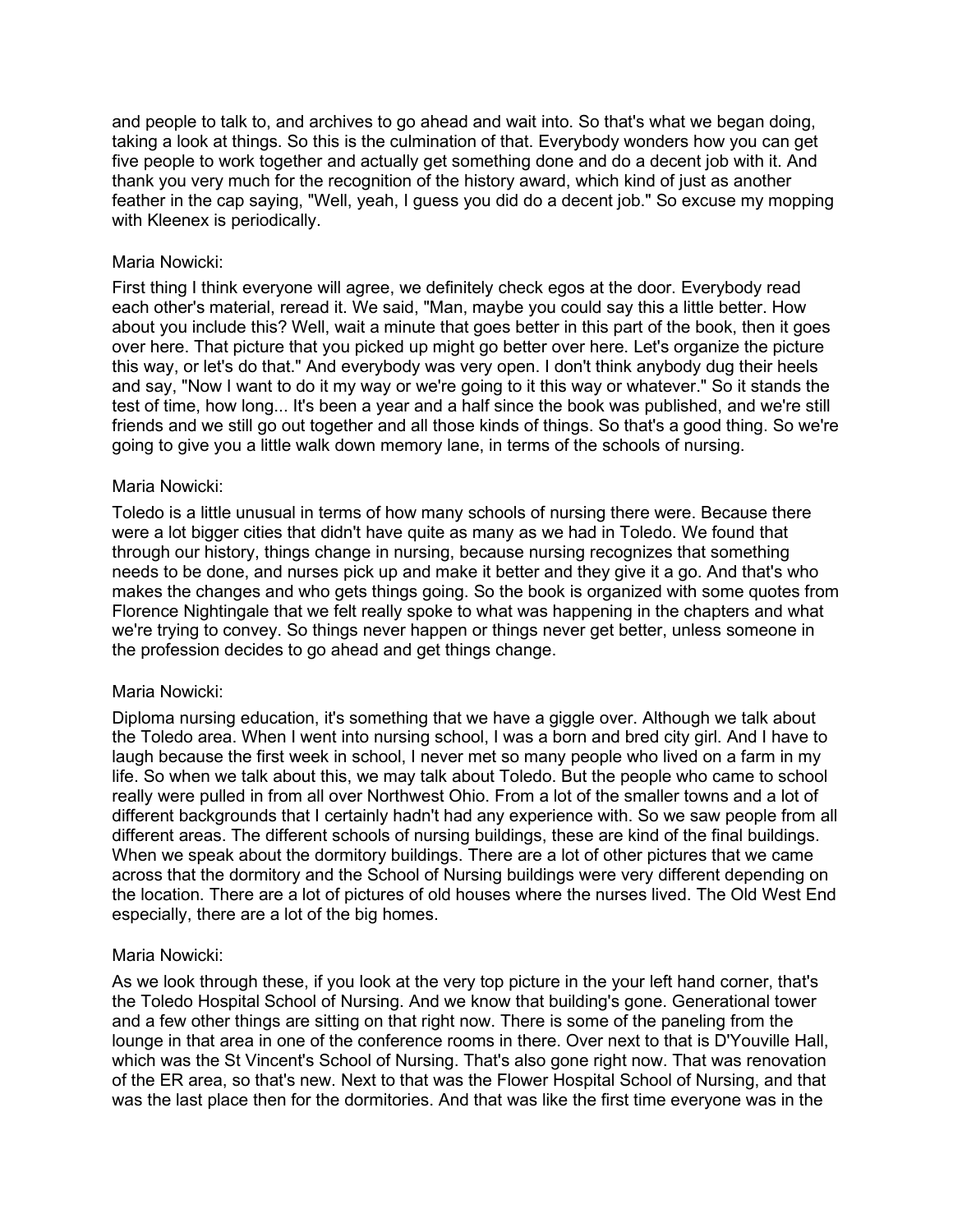same spot for that one. Down here is Mercy School of Nursing and that was completed in 1957. That building is still there, although it's pretty much mothballed right now. A lot of his [inaudible 00:12:26] and stuff in that so that's why it's not coming down right now.

#### Maria Nowicki:

Next to that is, what was Maumee Valley School of Nursing. Before it became Medical College, we had Maumee Valley. That was the hospital and it was also dormitory space for the School of Nursing. Down here in this corner is the Riverside Hospital School of Nursing. And then in the far corner, there was the Toledo state hospital and they operated a full School of Nursing at one point for a short time. And then was just used for affiliation for psychiatric nursing after that. It was a beautiful building inside too. Very much like the old [Croxon 00:13:12] hall with the wooden paneling and very pretty inside. These are the Thompson sisters going to make sure give you the right sisters here.

## Maria Nowicki:

These were some of the first graduates from the Toledo Hospital School of Nursing. And one of the things that kind of struck us when we were looking at your pictures, were certainly the uniforms. I'm sorry, these were the Butler sisters, boy I was off on that one. And was Catherine and Jimmy Butler from the class of 1898. The uniforms at this time had to be made. You didn't go pick these off the rack anywhere. So they were specific McCalls butterick patterns that they used to make these. And they were very specific in terms of how deep the hem should be, how long the sleep should be.

## Maria Nowicki:

I don't remember anything like this. I remember that I was told I better be able to kneel on the floor because I'm sister Sylvia comes by and my uniform doesn't touch the floor when I kneel down, that baby is too short. That was the only thing I had to contend with and my shoe laces better be clean. Because if not you better go back up to your room and scrub your shoelaces, none of those little black marks on your shoelaces. Part of the thing over here and one of the pre letters that were sent was, they should not buy their shoes before they come into for duty because they would have an orthopedic specialist examine their feet to make sure that they would buy the right shoes. So they were very particular very, very particular about what you wore. There were also a variety of things that actually brought people into nursing. Florence Nightingale actually felt that she had a calling from God, that this is why she went into nursing.

# Maria Nowicki:

We have a website that's called Caps Capes and Caring on Facebook. And I have a newspaper clipping on that one that talks about a family and you see mom and dad signing the sixth daughter in to start nursing school. So many times we think of nursing kind of running in families. Grandma was a nurse, mom was a nurse, daughter was a nurse. I felt extremely old when I had a student on the phone one day, and she called down the hallway, "Doctor Nowicki my mother's on the phone. You had her as a student." So I retired before someone could say, "Yes, my grandmother on the phone." So callings were very different. And I'm going to talk about one of those sisters. Tradition was also very, very important when we talk about what was happening in the nursing schools at that time. Every nursing school had a different cap. And we were lucky to have gotten pictures of each of those caps and for some of them it was pretty hard. Because they be became a thing of the past.

# Maria Nowicki: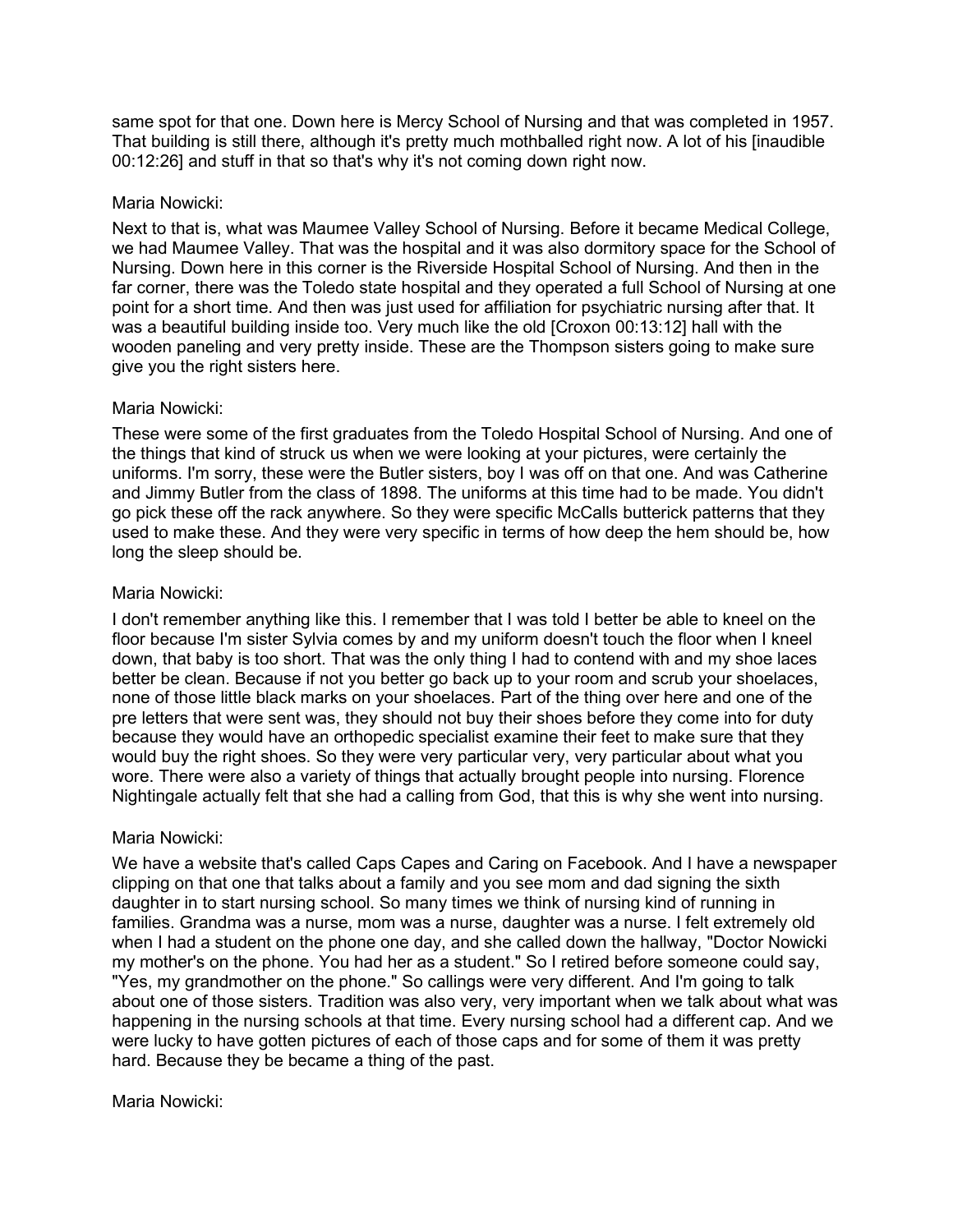I always had a student pop in near graduation time and say, "If I get my picture taken with a nurse's cap on grandma'll pay for all my graduation pictures. Do you have one yeah, we can borrow mine." We kept a cap is the cap of the nursing program, but no one wanted to wear them. So we've got Flower hospital's cap up there, and I believe that's a mercy picture on the bottom. We always wondered how they got everybody so regimented and precise in that picture, it was. And nursing pins were very important too. I always and just speaking for me, and I think everybody kind of feels the same way. You always like your own program. So I always said that if I'm in the ER and I'm in an accident, and I wake up and I look at somebody's chest and I see a mercy pin, I know I'm okay. But now, after working with my colleagues, I know I'm okay if I see her till we open Flower pin and [inaudible 00:17:35] pin. There were a lot of things also, besides family that had an effect on how people chose their careers.

## Maria Nowicki:

Cheer games, cheer games was a big one. And they just reissued Oh, probably about five or six years ago. All the cheer games books again. The very same books, just new covers and everything so you could buy six of the old ones. A sense of duty to country, we saw a lot of people entering the nursing profession as a result of wars, things that were going on. The way they needed to have more health care providers in the military. So there were variety of reasons why people chose to go into nursing. One of the things too, as we talk about why you went into nursing, when you think about early are in the 40s and 30s, 50s, 60s even, what kind of choices that women have? You could be a nurse or what? Teacher or secretary. Yeah, that was it. I remember a lot of my friends that I graduated from grade school, who went into secretarial school, who went to secretarial school those kinds of things. So it was one of the choices that you had at that time.

## Maria Nowicki:

There were a lot of recruitment posters too that we came across that either played on your patriotic duty or played on... This one definitely talks about a calling from God, that you are serving humanity, that you are taking care of God's people. So a lot of these kinds of things you saw in terms of how nurses were portrayed, and a lot of people said these kinds of things affected them. We had the book launch, someone brought in this picture frame that her aunt had received as a graduation present from Riverside Hospital School of Nursing where she graduated. And we were trying to find where this picture came from, we just had the photo, but we never were able to find out the original source of the photo. And she had gotten this picture as a gift for graduation. So we still don't know what the original is.

#### Maria Nowicki:

As we were doing research on the book, certainly much of it came from going through the archives, which was a lot of fun, going through all the old photos and researching what we could find in the news archives. One of the things was interviews with people, and we were able to get interviews completed with some of the folks in the area that we felt made the greatest impact on nursing as a profession in the area. And one of the interviews that my colleagues were able to get was Mary Booker Gregory Power, and Mary was the first African American graduate from a diploma school in Toledo. And she really had a hard way to go. Because after she graduated from high school, with exceptional grades, she had five of her friends applied at every diploma school in Toledo and were turned down by every one of them.

#### Maria Nowicki: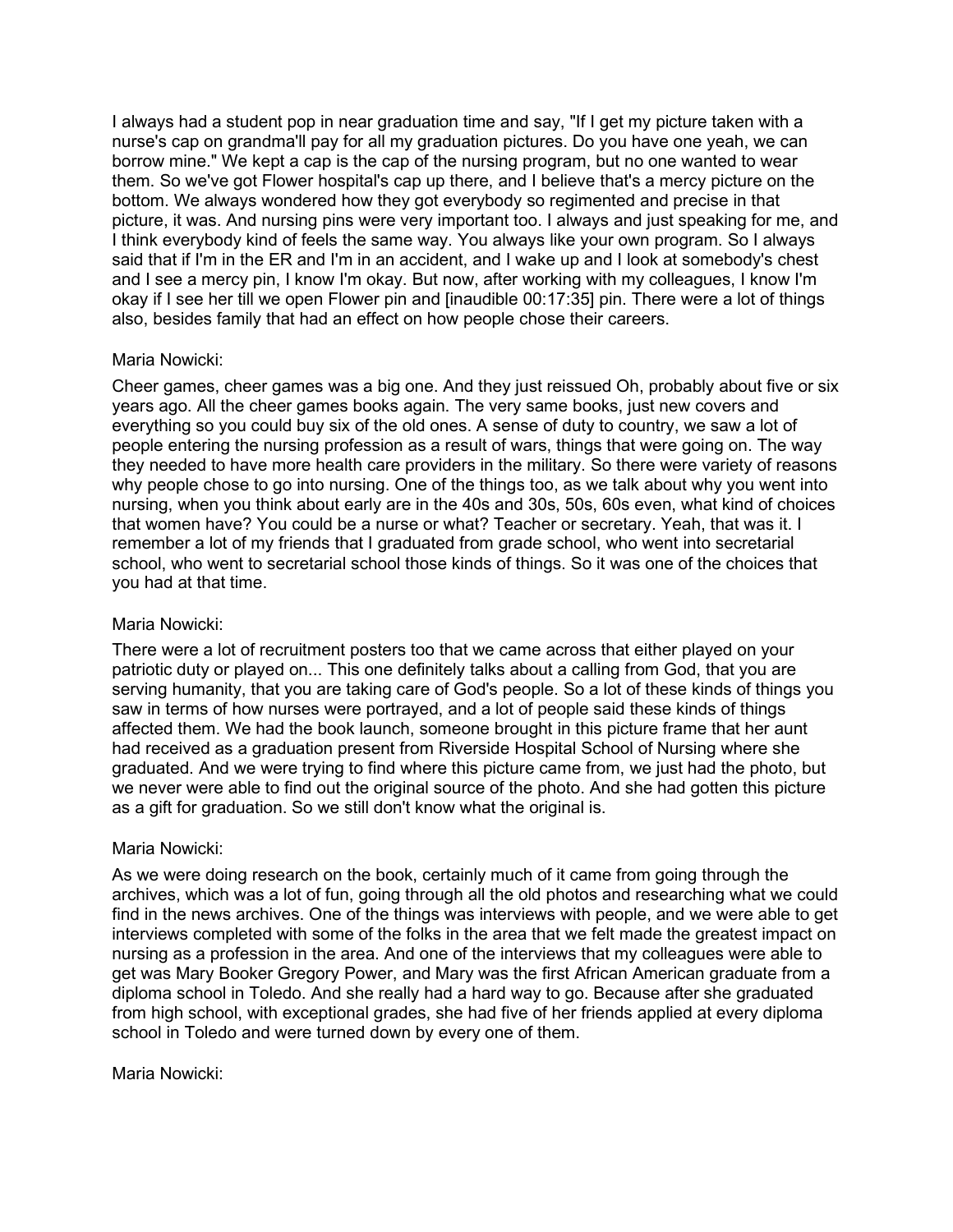They were told to go to college for a year and then reapply. So, they all went to college, they all went to University of Toledo. Four of her friends went on to be teachers, pharmacist. Mary decided to reapply to all the schools again, and she was turned down again. And many of her applications were returned not even opened. But the Friday before school was supposed to start on Monday. She received a phone call from St. Vincent's Hospital School of Nursing. They told her she could get ready and have everything she needed. By Monday she could start the program. She doesn't know why they made that decision why they changed their mind. But she was allowed to come in and start that program. She stated in her interviews that she felt that she had to be the person who was going to be the model that she was a trailblazer at that point, that she took a lot of flack. And some of the worst treatment she got were from the physicians in the area. That they called her nanny.

## Maria Nowicki:

But she recounted one incident where she was in the operating room, and the anesthesiologist was firing a lot of questions at her. And she thought he was really being hard on her, but she could answer everything. And no matter what he asked her what he was trying to get from her, she was able to go ahead and give her the info. And afterwards he took her aside and he said, "I just wanted to do that for you, so that you knew what you would be up against." He said, "I knew you could do it." He said, "I wanted you to know that I went through the same thing." He said "I'm Jewish and I felt the same kind of prejudice and persecution that you feel. So just know that you can also go through this." Mary went on to do a lot for the inner city and healthcare in the inner city. She was asked to sit on one of the governor's commission for community health. And she really did a lot in the community and many people that worked with her and were touched by her.

## Maria Nowicki:

We all had an opportunity, I think, to teach Jeff when we were at Toledo Hospital School of Nursing, and he was probably one of our favorite students. Jeff was definitely a non traditional student. Number one, he was male. When we were used to having traditional students which the definition was 17 or 18 years old, right out of high school, no college, no classes or anything and what behind the ears. Jeff was married, he had a family. And he had to work all the way through school, which many times we would tell students don't do that, it's too hard, you're not going to be able to handle this. Well, he certainly proved us all wrong. He worked as an orderly all the way through his education. He was especially interested in care of the dying and making sure that people were given the best care that they possibly could have at end of life. He was also very careful and reverential whenever he treated or had to take care of dead bodies. Making sure that everything was done properly.

# Maria Nowicki:

Jeffrey graduated went down to Columbus to work he was working nights as most new graduates had to do when they first got their first job. So he decided that he was also interested in politics. And where laws get made and where laws get changed. So we used to spend a lot of time at the State House and would listen to the discussions. He would also go to the Ohio border nursing and listen to their meetings and their deliberation and see how things were done there their policies and procedures and worked very tirelessly on behalf of palliative care. And now works as President, I'm going to make sure I get the role correctly. He received his baccalaureate and his master's degree, and he is actually still working in Columbus as president of the Ohio hospital lines that represents 29 nonprofit hospices. So he continues to work in that arena.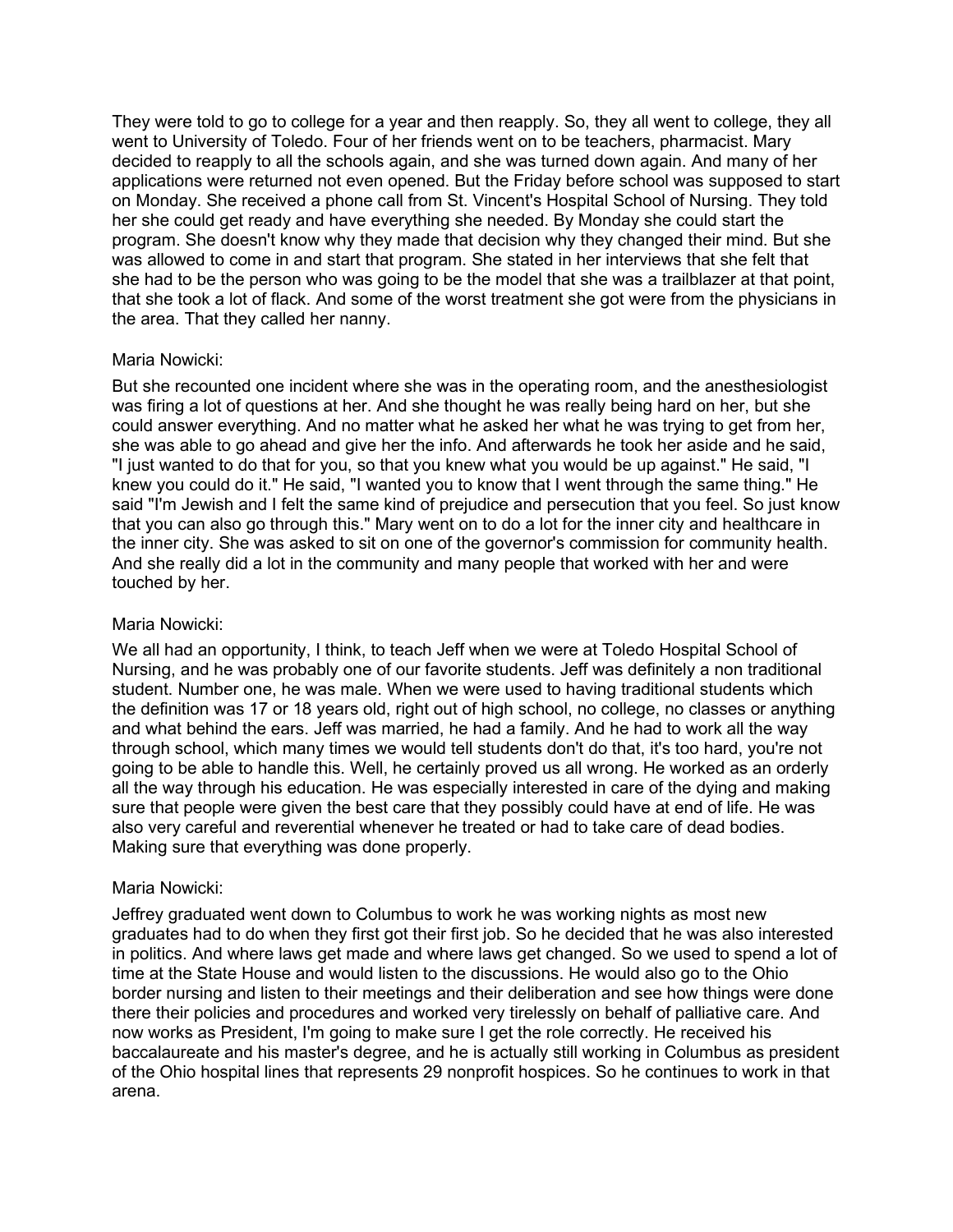#### Maria Nowicki:

The dormitories I think, were the first time many people were away from home for the first time. Florence Nightingale was very specific in terms of what she felt a dorm should be like and where people should live the regimentation. My colleagues were laughing as I said, "Yes, I know Bowling Green well." Because I used to come down here for parties on weekend because all my friends were down here at Bowling Green having fun. And I was up at Mercy in four study hour from 5:30 to 7:30 every night. And I had to be in by 10 o'clock and you got one late a month and those kinds of things and my friends are down here partying like crazy. So Friday, I will drop my laundry off, my mother would graciously do it and I would head down to Bowling Green. So I used to know how to get around the campus. But dormitory still were home for us. And so, there was a lot of emphasis on making things like home. So, decorating your rooms decorating the place for Christmas. There were still dances.

## Maria Nowicki:

We had things called dating parlours, rooms where you could bring your boyfriend. But there was a window in them and Sister Sylvia would walk the hall. So she kind of made sure what was going on. The T up there, a lot of the students said that whatever program they were at those were those kinds of functions. I think it was the function were teaching you manners and acting proper. They would pull out the lovely silver and you'd have your cup of tea and your cookies. There was also, if you see the choir at the bottom, I know it was a requirement usually your freshman year that you were in the choir. And every year we would have something called Nightingale sing, and all the school choirs got together and did different selections. You only had to be in that nursery freshman year you could stay in it after that. But we would sing I remember the year that I did it. We sang selections from The Music Man. But everybody did and at the end all the choirs came out on stage and we all saying you'll never walk alone.

#### Maria Nowicki:

I think one of the things that people have a hard time dealing with is 40 girls and two telephones. You get a little buzz in your room that you have phone call, and everybody would charge down to the phone. And it also had a window and a door and a lot of windows and doors at that time. And if you were on the phone too long, people started giving the evil eye as you walked up and down, or the knock on the door. One of the other Joys. Sister Rita Mary Watchman is another person that we had the chance to interview as one of the folks who's made a difference in the area. She was a graduate of Mercy School of Nursing. One of the first questions on our interview was, why did you become a nurse? And again, some of those thing that I mentioned always came up well, my mother was a nurse. You know, my great aunt Betty was a nurse. I was sick in the hospital and a nurse took care of me, and I was really impressed with her so I wanted to be like her. All of those things came up.

# Maria Nowicki:

I asked Mary, why did you want to become a nurse? She said, "I didn't." I said, "What do you mean you didn't." She said, "Well, it wasn't my choice." Tell me about that. She said, "I thought I was going to be a teacher." She said, "I entered the order." after she had worked for a while. And she thought she would be going to Teachers College. And they had an emergency in Toledo, so she came and she taught fifth grade and she really liked it. Thought that she would be doing the same thing next year and go to Teachers College. And she got a letter saying, "You will report to Toledo and you will be entering Mercy Hospital School of Nursing and you're going to be a nurse." Because that's what they needed at that time. So she said, "I entered the order. I wasn't religious, and you go where they tell you to go and you do God's work and that's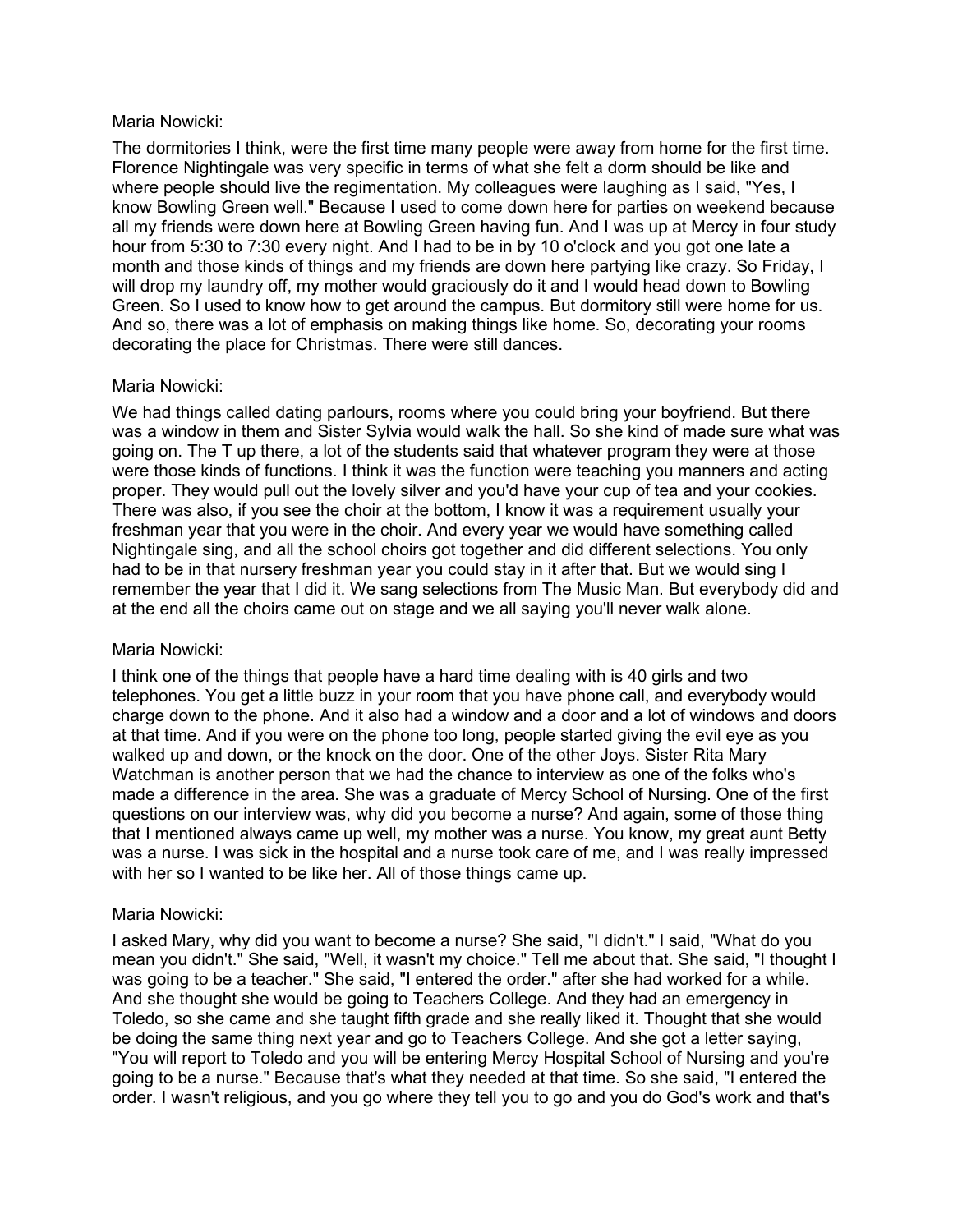what happens." So she graduated from nursing school and was made a supervisor the next day.

## Maria Nowicki:

And then she became the director of nursing and eventually became the CEO at Tiffin Hospital, that was a Mercy Hospital also. She then was actually looking for her replacement, because she said, "I was getting older and I knew I was going to be able to carry everything out." And then they, after she got that taken care of they told her they were going to transfer her to Willard. She said, "The first thing that came in my mind is, where it Willard?" She had never heard of it before. So she went down to Willard and in Willard she said, that's probably where she found her real Calling. Where she got a chance to really interact with patients.

## Maria Nowicki:

She took over as a really the minister, the hospital ministry at that time. And was able to get so much trust built up in the area that she worked with all the pastors of all the different churches. They would call her asked her to visit their patients that were in the hospital. She said she had been invited to so many weddings, baptisms, funerals, and she was instrumental in working with the Mennonite and Amish community to get them access to health care. So interesting way to get into the profession, but also a way to continue. And Beth is going to take over now. I didn't do too bad.

Beth White:

You did great.

Maria Nowicki: I'm the one that you can't shut up so.

Speaker 4:

It's because the stories are so good.

Beth White: The stories are great.

Speaker 5: There are too many stories.

Beth White:

We want to save some time for your stories as well.

Maria Nowicki:

Get to do it a couple of times.

#### Beth White:

Oh yes you have to do it a couple... Oh There you go. Florence Nightingale is the recognized founder of modern nursing. And this long quote here is a summary of what she really thought was required of a nurse. That nurses training and we used to call it nurses training until really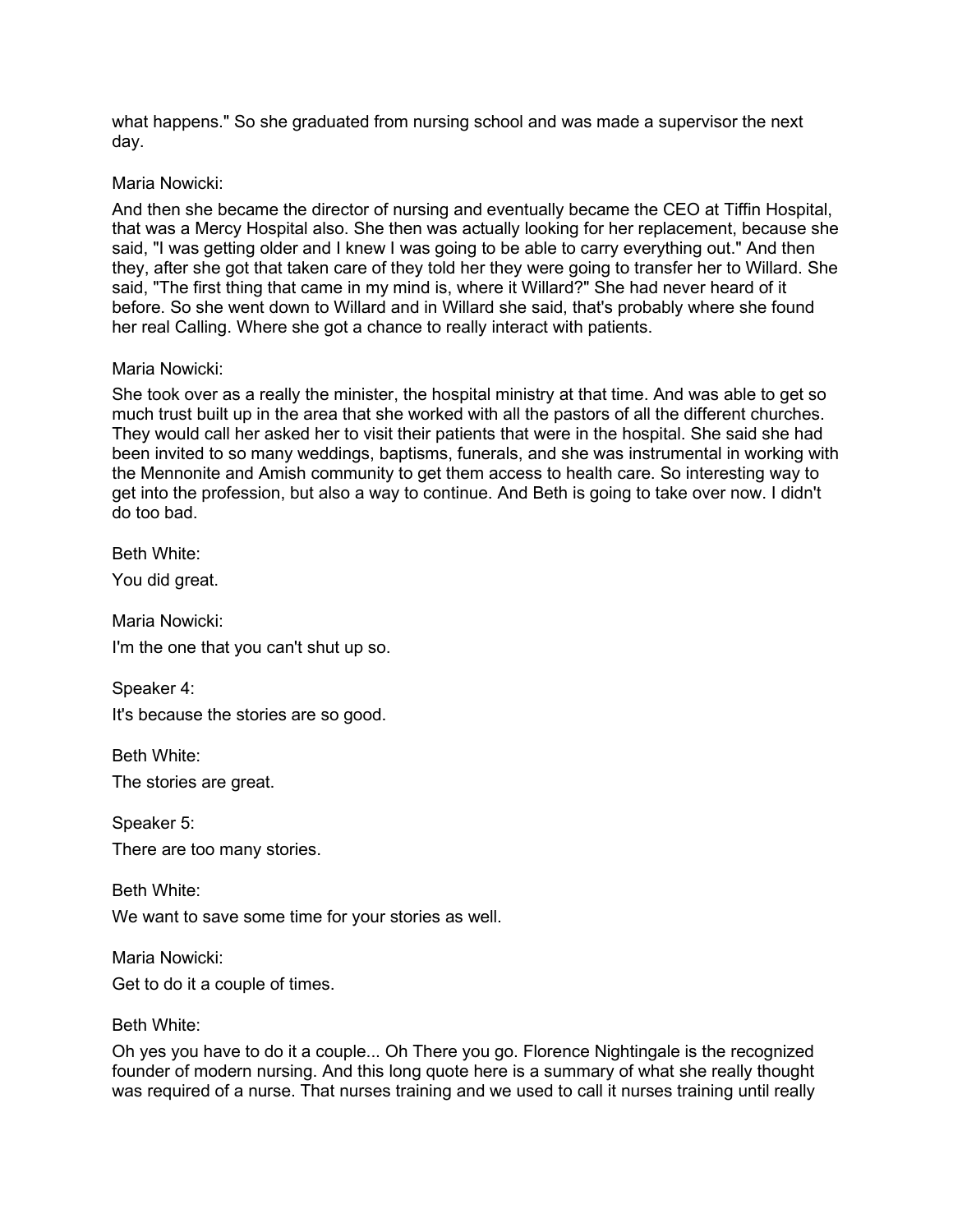the middle of the 20th century, when it became apparent that horses were trained to not nurses, and we started calling it nursing education. But she really believed that you were born to be a nurse. That you had that kind of compassion, that search for knowledge, that wanting to care for other people, and that you not only had that calling, but you needed to apply what you had inside of you to becoming a nurse. And so she was one of the first people that said, "We need to have pretty strict college schools of nursing. And that you need to store it up in practice." And so the whole idea of practice, practice, practice was started with Florence Nightingale.

## Beth White:

For those of you in the room that are nurses of Diploma Nursing School, should know that one of the things that separates diploma nursing schools from collegiate nursing schools are clinicals. And if you had to say, what was the difference between a nurse that graduated from a diploma school when you went to school and a nurse that went to BSN program, was because you spent a whole lot of your time in the hospital taking care of patients and that was where the classroom content was really supposed to be applied. It's true that the reason the diploma school started to begin with was because hospitals could bring student nurses in and not pay them and have them staff for hospitals. And at the turn of the 20th century, it was true that student nurses worked probably about 80 hours a week. It seemed anyway, and they didn't have much class time at all.

## Beth White:

But as the 20th century evolved, and knowledge of medicine and nursing evolved as well, that decreased but clinicals were still very, very important that business, Penny likes to say, "Where the rubber hits the road." Where you apply what you were told in class. This is from St. Vincent, in the early 1920s. It's a surgical suite as you can see. One of the things that just, actually they're two, that stands out for me is there's not a glove in sight. Is that something? And no one's wearing a mask, but the head gear boy, that's done up like the dog's dinner. This is a picture from St. Vincent as well, it's the D'Youville Nursery. You can see one of the grey nuns in the background. The sisters were the supervisors of the schools of nursing as well as the hospitals in those days. And nurseries were pretty sterile places.

# Beth White:

It wasn't until probably the 1970s, 60s and 70s, that the knowledge of nurses became kind of paramount. That you really needed to have an appreciation of how to apply medical knowledge to the care of people that were sick. That the whole idea of what nursing was became apparent to those that were in nursing school. That nursing in other words is designed to help people who had a health problem or one to maintain their health to do that in the very best way that they are able to. And what nurses do is help them accomplish their health goals. As that kind of scientific understanding started to be developed it was necessary to hire nursing instructors. You couldn't just put the nurses that were in your second semester of their freshman year in charge of the women's ward at night. You couldn't do that anymore. It was required from an accreditation standpoint, as well as as what the standards of nursing became that students needed to be taught and then the application of that knowledge needed to be applied.

#### Beth White:

I've got some quotes here from student nurses. We interviewed about 100 nurses of diploma programs and clinicals. There are stories, that's why we're going to leave some time for you to talk with us because clinicals like, really where you really learned how to grow up. You really learned what it was like to be human and how to give of yourself. It really was in a hospital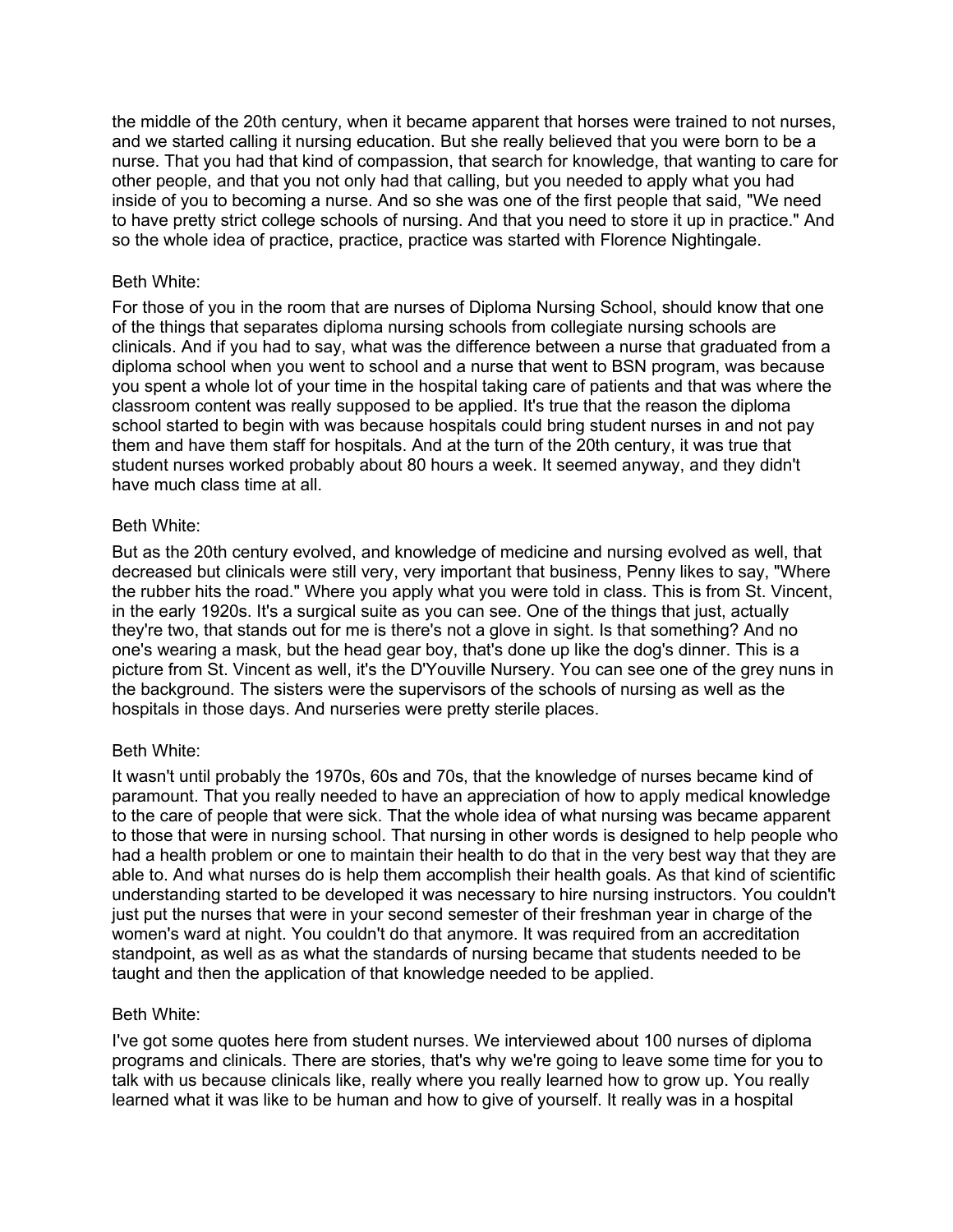setting. Students said to us, "We stood up for doctors, we got charts for them, and we did not speak to doctors unless we were spoken to." Say listen where I went to school, there was a doctor site the nurse's station. And you could better not sit there. Do you remember med powers? Everybody practically that we talked to talked about being afraid of making med errors.

## Beth White:

That the night before clinical, you went up to the unit that you were assigned. And you found out who your patient was, or patients, a couple of patients, the older in the program you got, the more patients you're assigned. And you're expected to know the medical diagnosis, the medications, the significance of test results. You were expected to know what the nursing care was supposed to be. And you darn well better know what when the instructor came over and said, "Hi, can we talk for a second?" And men and women in their 50s and 60s we're still kind of quaking a little bit. Somebody told one of us that she still had her med cards up in the [artic 00:38:54]. They were pretty much on three by five index cards, weren't they? Yeah. And I don't know if she thought that maybe somebody would knock on her door one day and say, "[inaudible 00:39:04]."

## Beth White:

Kind of so and I'm not sure about that, but really clinicals, you needed to have a lot more appreciation in the latter half of the 20th century than you did at the very beginning. And actually, that's one of the reasons that diploma schools eventually closed. Because they became less budget friendly. Somebody said even today, how is it that Toledo hit so many schools of nursing? I mean, you had one, the Catholics had one and the Episcopalians had one and Robin Wood the Lutherans had one and everybody had a school of nursing. It was because it was so cheap. Even tuition was pretty cheap. You could go to... I graduated in 1973 and my parents didn't spend \$3,000 to send me there for three years with a meal ticket and living in the dorm, which is one of the things that until probably the 1970s, maybe late 70s you had to live in the dorm. You couldn't be married, or you had to get special dispensation and that's really no joke. I can see you guys nodding your heads and I know what I'm talking about if you wanted to get married.

# Beth White:

So yeah, you needed to really stand up for the things that the school expected you to do. University affiliations started in the 1940s. We talked to a nurse from Toledo Hospital School of Nursing class of 1941, who said that her class was the first class that went to Toledo University, and took their science classes there. And it most certainly is true until the 1980s. That was the only college credit that the diploma nurses had. And going back for a Bachelor of Science in Nursing was nearly impossible. Unless you wanted to start all over and become a freshman and we take everything other than those of biology and anatomy physiology, microbiology courses that you took at the university.

# Beth White:

University of Toledo was where Flower hospital students went and Toledo hospital School of Nursing students went. Lourdes college and Mary Manse. That's a picture of Mary Manse. Anybody go to St. V's or Mercy? Go to Mary Manse? Wasn't that cool? I mean, they're all old houses and no one's there. And as St. Vincent got closer to closing, and Mary Manse closed, then those classes were taken at Lourdes college now Lourdes University in Sylvania. Not only two schools of nursing in Toledo that did not have University affiliations. That was Robin Wood,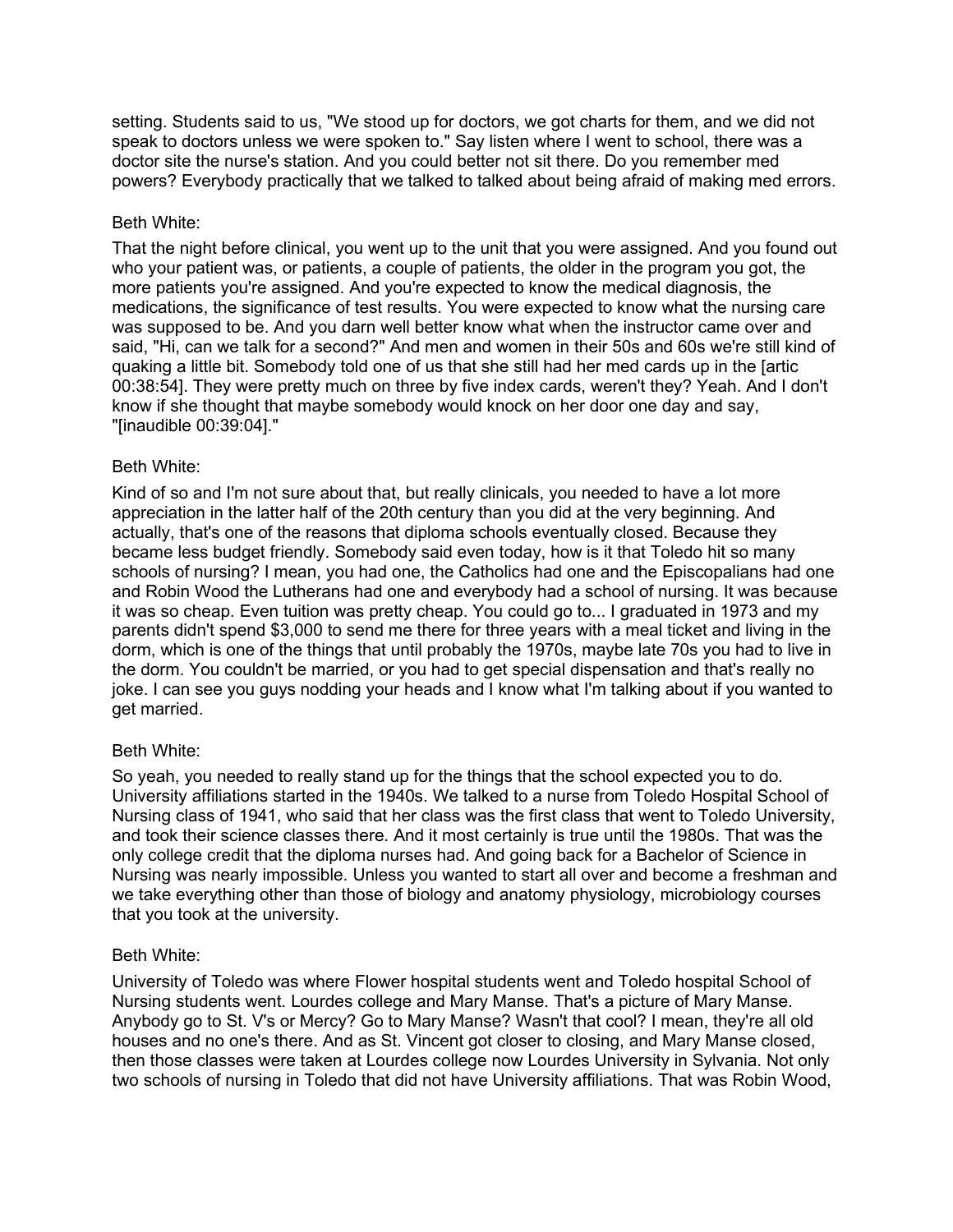which closed in the 1950s. Is that right? And that's now what we know as St. Lukes Hospital and Riverside Hospital have all of your their sciences taught at the school.

## Beth White:

So most students spent most of their time in clinicals. They practice clinicals with Mr. And Mrs. Chase and baby Chase. And they learned how to do technical skills, they needed to practice technical skills before they were let loose in the hospital. And one of the things that Patty's daughter Stacy couldn't believe, I mean, she couldn't believe a lot of the stuff that we told her but, one thing was that we started IVs on one another. we inserted mg tubes down one another. And yeah oh boy is right. We certainly didn't defect this because, until very late in the 20th century, it was not uncommon for student nurses to be in charge of whole rooms at the hospital. And so you really did need to know what you were doing.

## Beth White:

As technology increased, schools of nursing increased as well and in the 1970s when cardiac units, intensive care units started to be... When they were really in the very beginning in the 19, late 1960s in the 70s. And it wasn't until about 1970 or 71 that the Toledo area hospitals even had ICUs and CCUs and students were rotated there then. And we learned how to interpret arterial blood gases and read EKG strips and all of those kinds of things so that diploma schools of nursing kept up with technology. Maria sort of made a little joke that you graduate on Sunday and on Monday you're the charge nurse. That was sort of tongue in cheek it's pretty much true. And within a year many students were head nurses. The clinical experience was definitely something that separated diploma nurses from other students and other programs.

## Beth White:

Affiliations were those places that student nurses went when they needed education in a specialty that was not offered at the hospital that they worked at and Psych and Petes were the two most common affiliations. Psych was almost always in the Toledo area at Toledo state hospital. Some people love their psych rotation. Some people hated their psych rotation. One former student told us that the thing that she didn't like the most about the state hospital was that the people that lived there were also the cooks and they had the knives and she never felt more comfortable about that. There were some things, just harking back a little bit to the time in the dorm. Do you remember going back after clinical and talking to your friends about the clinical assignments that you had? And we call it to briefing now but trying to process, what the heck happened to you on that shift?

#### Beth White:

And really it was your friends in nursing school that knew the most about what happened to you. And you didn't really talk about it to anybody else. We interviewed a nurse whose mother was also a nurse. We interviewed both of them. And their mother talked about her psych rotation at Toledo State Hospital. And she talked about going into a room to give a patient dinner, to find that he had hung himself. I remember, most of these students were 18, 19, 20 years old, young women. The daughter, who was also a registered nurse had never heard this story before. And it really did impress on us the importance of that living together in the dorm and being able to make sense of some of the things that happened to us on the clinical units. Lots of people said that they didn't really worry about being in bad neighborhoods when they had the cape on and affiliations. The Children's Hospital of Detroit was a common place to go for peace and one person said we never worried about people bothering us, they knew that nurses help them. And so we could walk the streets of Detroit and it really wasn't a problem at all.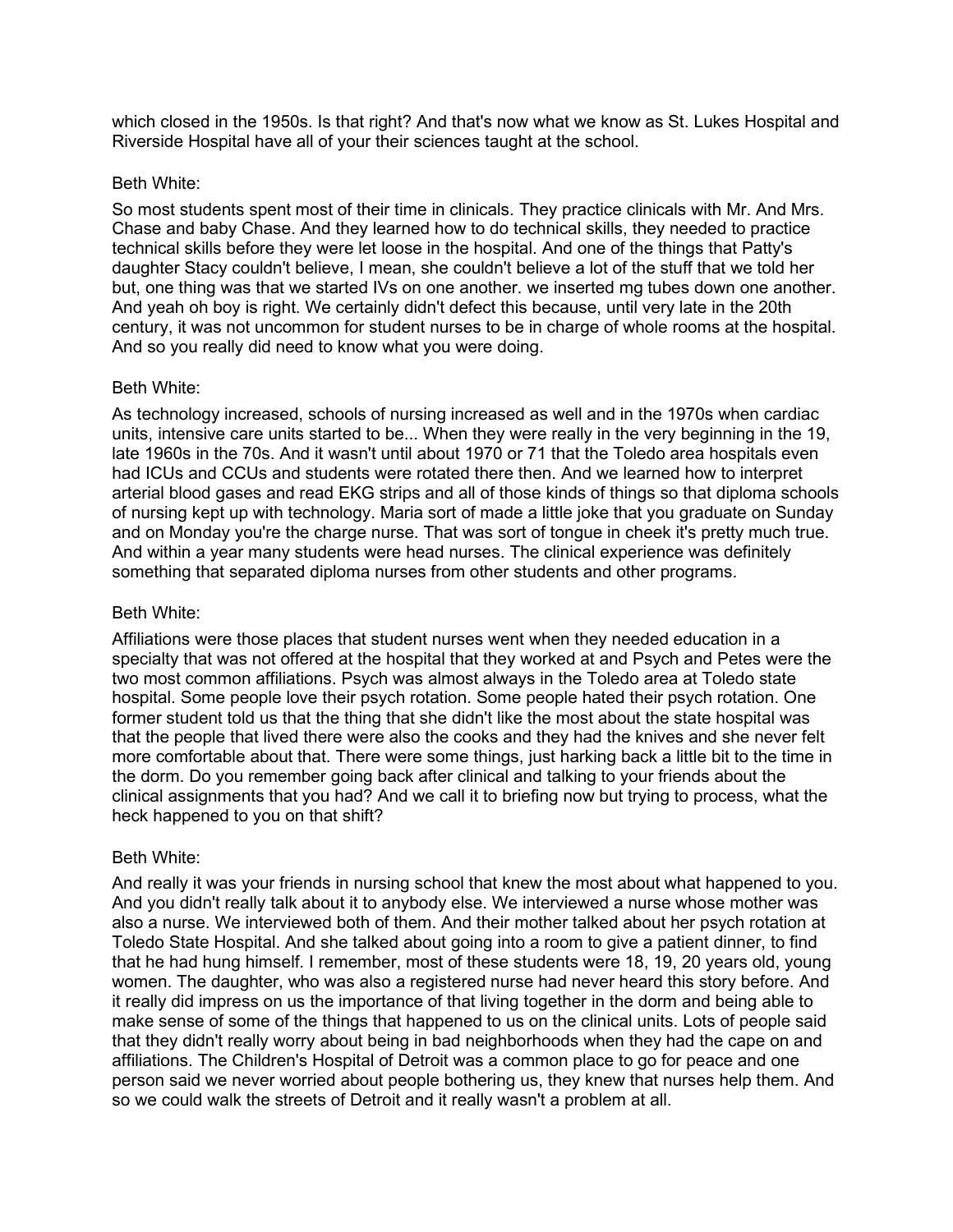#### Beth White:

We interviewed a nurse that talked about going to the Toledo Health Department. And that was her community rotation. And once a week, was it once a week? Once a week all the prostitutes were rounded up, and they were sent down to the Toledo Health Department to check for venereal disease. And if they didn't come, the police knew who they were, so they're just going to get them anyway. And she said, this was before World War Two and so things that we knew now would help venereal diseases wasn't even available then. And she said we gave potassium permaganate douches and send them on their way. But they were checked very carefully. So clinicals, clinicals were just a big huge deal and it really was the amount of time that was needed with an instructor, as well as the way knowledge started to change that changed the way diplomas, schools and even nursing education in general had changed. In 1950, knowledge it was estimated doubled every 50 years.

## Beth White:

And the 1980s it was every seven years. At the turn of this century, it was every year. In 2020, it's estimated that every 73 days, knowledge will double. Which means that the way of teaching nurses with med cards and memorizing the six major symptoms of diabetes mellitus was not an appropriate way to teach nurses anymore. That it was necessary to teach conceptually, to teach the ideas of adequate glucose metabolism, rather than specific kinds of things that were related to diabetes. The way insulin actually works in the cell, rather than how do you necessarily draw up five units of regular insulin, things like that. And because of those kinds of things the schools became much less budget friendly, and it started to close.

## Beth White:

Mary Ann Arquette, does anybody in here remember Mrs. Arquette? She was a pretty famous nurse at St. Vincent anyway. She worked in the units as well as at the School of Nursing. And she wrote an unpublished autobiography. And one of the things that when we read it that we got the biggest bang out of it was how she recalled that we needed to learn procedures step by step by step. And she... You guys, this is so funny. She wrote out how to take a temperature. This is... I know. Do you remember having to like, can you tell me the seven steps of taking a blood pressure whatever. Routinely, each patient has to have a temperature reading in the early morning, right after the day shift comes on duty and in the late afternoon. Here's what you do. You take the thermometer out of the tube, you wipe it with a cotton ball, you check the level of mercury in the thermometer, you shake the thermometer with a snapping wrist action. Mm-hmm (affirmative).

# Beth White:

Until the mercury level is 96 degrees or below. And then you insert the thermometer under the patient's time for at least one minute and you take the pulse and the respirations at that time. Then you remove the thermometer, you check the reading, you wipe the thermometer again with a cotton ball, you put it back in the test tube, and then you [inaudible 00:49:55] it all. And students had to memorize that kind of stuff. The procedure manual was really pretty specific there for a while. It's certainly specific now enough to give nurses an idea how to perform a technical skill but it's not really as take the thermometer out of the test tube specific. I got the wrong thing. Need to get rid of this thing. Okay. I just want to show you these because they are so old fashion. Do you see the double stethoscope thank you. I couldn't think of the thing you put in your ears. Yeah, I know. And you see the instructor is listening and all the others students are gathered around making sure waiting for their turn when they had to see if they were able to listen to the blood pressure.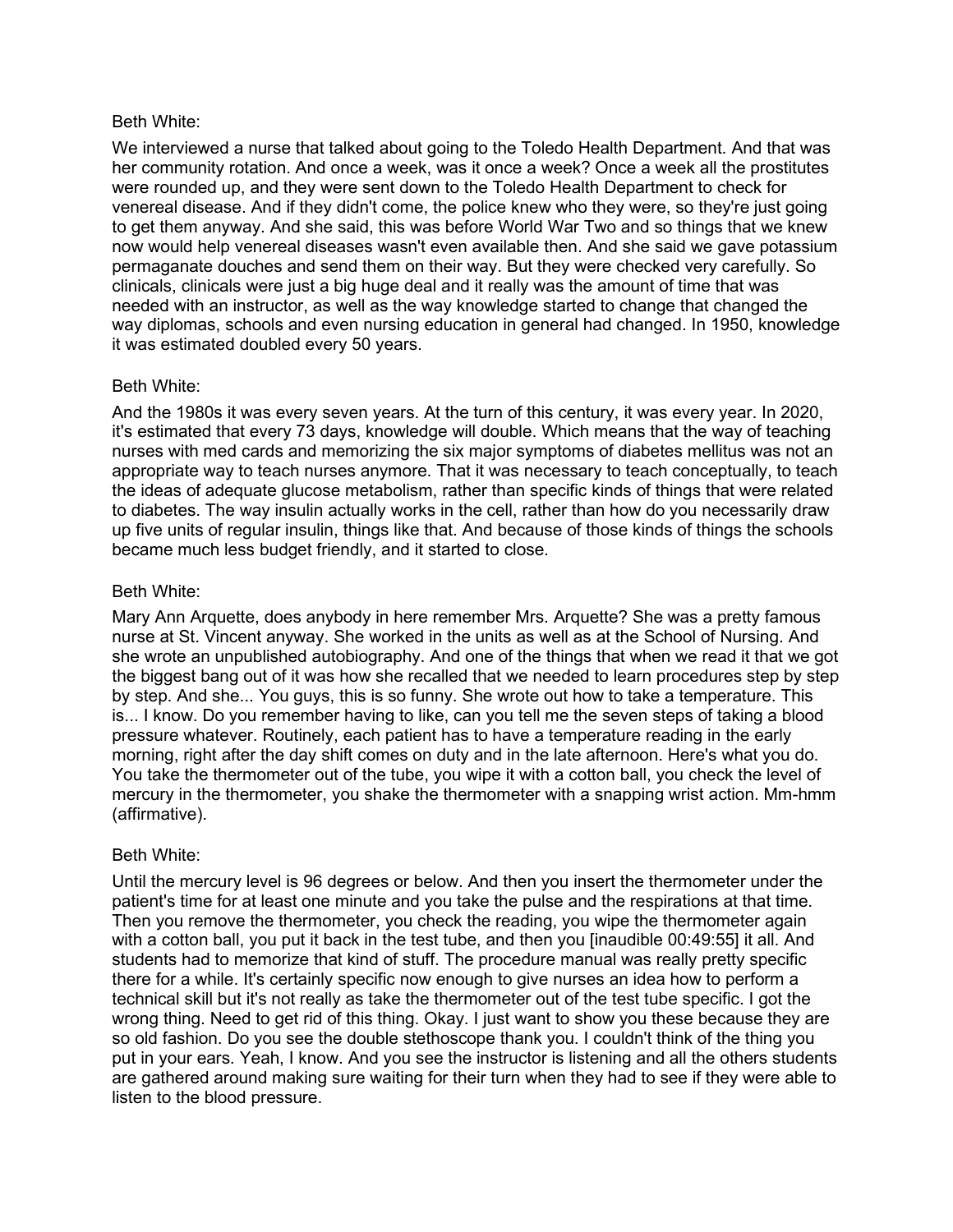#### Beth White:

Nurses drew up their own meds. It was simply not expected that some medications that only had a one hour time, things like penicillins, the early penicillins especially, you would mix your own, and you would be make real sure that you gave those medicines within the timeframe that was necessary. Diploma nursing schools started to close. In Toledo, the first one closed I think it was Maumee Valley Hospital School of Nursing closed in 1972. And all of them eventually closed until the last, St. Vincent close to 1999. There really were a couple things, three for sure that drove the closure. One was the budget. Again, it wasn't this cheap to get student nurses... Students couldn't be assigned patients without another [inaudible 00:52:04] watching them. So they had double staffing and the hospitals. Didn't make any money doing that. On the 1940, the brown report was published that was the first time that the idea was floated that a nurse should really only graduate from a university.

## Beth White:

And in 1965, the ANA position paper on diploma schools hit the bricks and the result of if any of you were around for that was nuclear. There was a lot of conversation that no one could train nurses. No one could educate nurses like diploma schools and colleges just simply weren't able to do that. But as time went on diploma schools did eventually closed. In the Toledo area there are not any left. There are two in Ohio. The two in Ohio are really LPN to RN focused. And so we don't very often see diploma graduates anymore. With the last school closing in 1999, do the math, those nurses are in the middle 40s now. Another reason that we really wanted to tell the story because we're getting older man.

## Beth White:

Florence Nightingale was right. For the sick it was important to have the best and we alluded to the idea that the church and regimentation military were really important parts of nursing education, the diploma program and that's how we knew we were the best because we did everything the right way, at the right time. And we did it really clean. Our white shoes and our uniforms and those were always the appropriate life. We found some incredible people that graduated from schools of nursing in the Toledo area. Admiral Alene Duerk was the first female Admiral in the United States Navy, in any Navy in the world.

#### Beth White:

She entered nursing school at the time, right before World War II. And so most nurses did enter the military after graduation for World War II. And she remembers being dropped off. She had a suitcase and she was dropped off at the floor or the bottom level of a bunch of stairs going up to a military hospital and she said I just picked up my suitcase and walked up and just did what I needed to do. It's because of Admiral Duerk that corpsmen are core personnel now, are able to start interosseous IVs. They had [inaudible 00:54:52] today, they can do more than just throw on a bandaid and run. Because she realized that the mortality rate in World War II was very high on the battlefield, primarily because corpsmen weren't able to do anything they weren't educated or trained to do any other life saving skills.

#### Beth White:

The corpsmen in those days too only combat trained, they were only to hand combat trained. And she told us when we interviewed for that, there were a lot of gold stars in her classes of corpsmen and that refers, of course to the star that the families get when a person is killed in battle. We had Miss America that came from yes St. Vincent hospital School of Nursing. [inaudible 00:55:38] entered beauty contest to pay for nursing school. And that's the only reason